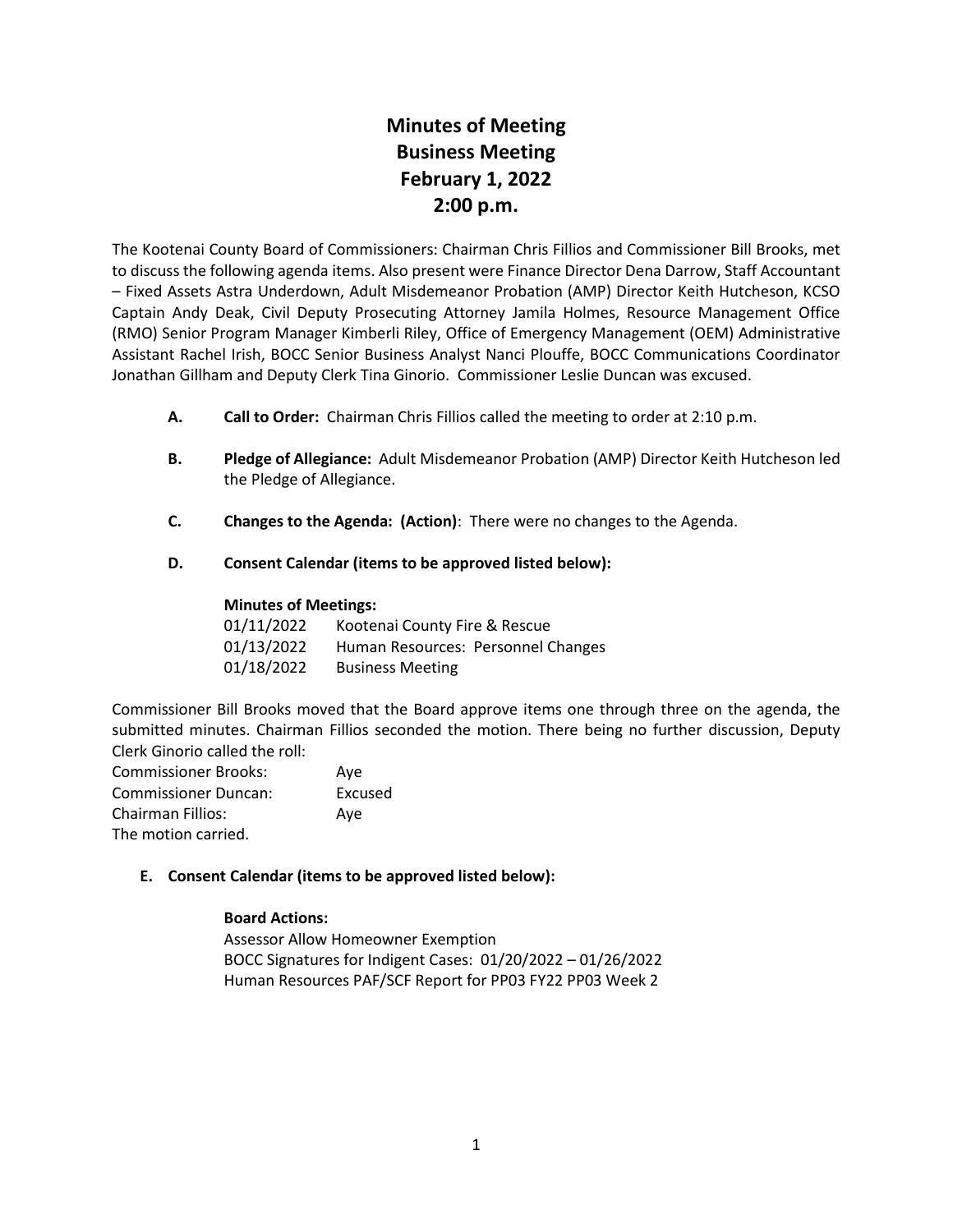Commissioner Brooks moved that the Board approve items four through six as part of the Consent Calendar. Chairman Fillios seconded the motion. There being no further discussion, Deputy Clerk Ginorio called the roll:

| <b>Commissioner Brooks:</b> | Ave     |
|-----------------------------|---------|
| <b>Commissioner Duncan:</b> | Excused |
| Chairman Fillios:           | Ave     |
| The motion carried.         |         |

# **F. Payables List (Action):**

Chairman Fillios moved that the Board accept the Payables List for the week of January 24, 2022 through January 28, 2022 in the amount of \$347,216.20, with no jury payments. Commissioner Brooks seconded the motion. There being no further discussion, Deputy Clerk Ginorio called the roll:

| <b>Commissioner Brooks:</b> | Ave     |
|-----------------------------|---------|
| <b>Commissioner Duncan:</b> | Excused |
| <b>Chairman Fillios:</b>    | Ave     |
| The motion carried.         |         |

### **G. Business:**

### **MOU Renewal for Emergency Transportation/Kootenai County/Post Falls School District #273/Office of Emergency Management (Action)**

Office of Emergency Management (OEM) Administrative Assistant Rachel Irish requested the Board's approval of the MOU (Memorandum of Understanding). She explained that this was a renewal of an agreement that would allow the County to use the School District's vehicles in case of an emergency.

Commissioner Brooks moved that the Board approve the MOU renewal for emergency transportation between Kootenai County and Post Falls School District #273, for the Office of Emergency Management. Chairman Fillios seconded the motion. There being no further discussion, Deputy Clerk Ginorio called the roll:

| <b>Commissioner Brooks:</b> | Ave     |
|-----------------------------|---------|
| <b>Commissioner Duncan:</b> | Excused |
| Chairman Fillios:           | Ave     |
| The motion carried.         |         |

# **Correspondence – Board Approval: North Kootenai Water & Sewer District Request for Support of Hazard Mitigation Grant Application/ Office of Emergency Management (Action)**

Ms. Irish explained that the County needed to sign off on the Hazard Mitigation Grant application for North Kootenai Water & Sewer District. She indicated that the grant funds would be used to purchase generators to use as backups in case of a power outage.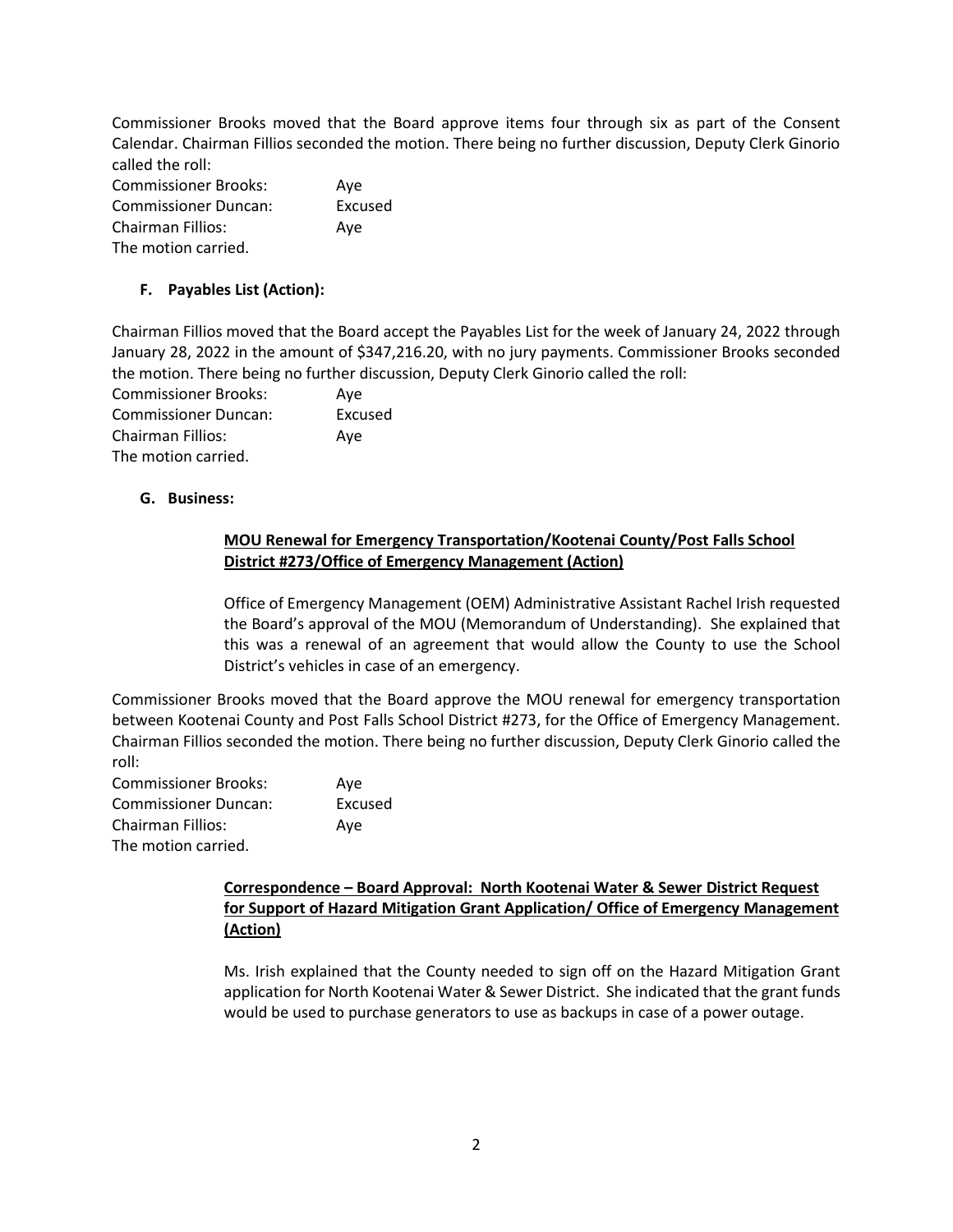Commissioner Brooks moved that the Board support the request for the Hazard Mitigation Grant Application for North Kootenai Water & Sewer District. Chairman Fillios seconded the motion. There being no further discussion, Deputy Clerk Ginorio called the roll:

| <b>Commissioner Brooks:</b> | Ave     |
|-----------------------------|---------|
| <b>Commissioner Duncan:</b> | Excused |
| <b>Chairman Fillios:</b>    | Ave     |
| The motion carried.         |         |

# **FY23 Western State Fire Managers Grant Tubbs Hill Hazard Fuels Reduction Grant Application/Idaho Department of Lands (IDL) \$300,000/Cash Match City of CDA and Friends of Tubbs Hill Foundation \$24,000/Resource Management Office (Action)**

Resource Management Office (RMO) Senior Program Manager Kimberli Riley requested the Board's approval of a grant application to the Idaho Department of Lands (IDL) in the amount of \$300,000. She stated that the cash match for the grant, in the amount of \$24,000, would be provided by the City of Coeur d'Alene and the Friends of Tubbs Hill Foundation. The funds would be used for hazardous fuels reduction at Tubbs Hill.

Commissioner Brooks moved that the Board approve the application for the Idaho Department of Lands FY23 Western State Fire Managers' Grant for Tubbs Hill Hazardous Fuels Reduction. Chairman Fillios seconded the motion. There being no further discussion, Deputy Clerk Ginorio called the roll:

| <b>Commissioner Brooks:</b> | Ave     |
|-----------------------------|---------|
| <b>Commissioner Duncan:</b> | Excused |
| Chairman Fillios:           | Ave     |
| The motion carried.         |         |

BOCC Administrative Secretary Teri Johnston and BOCC Administrative Secretary Julie Kamps entered the meeting at 2:14 p.m.

# **ISP-21-204 NICS Act Record Improvement Program (NARIP) – Livescan Grant Agreement/Idaho State Police \$15,000/No Match Requirement/Sheriff – Jail (Action)**

KCSO Captain Andy Deak requested the Board's approval of an agreement with Idaho State Police (ISP) for a \$15,000 grant for the replacement of a Livescan Fingerprint device. He explained the device allowed the electronic submission of fingerprints to the BCI (Bureau of Criminal Information). He noted that they would also like authorization to purchase the machine.

Captain Deak confirmed that they had already received the payment and no match from the County was needed.

Commissioner Brooks moved that the Board approve the NICS Act Record Improvement Program (NARIP) Livescan Grant Agreement with the Idaho State Police, to include both the grant and the purchase. Chairman Fillios seconded the motion. There being no further discussion, Deputy Clerk Ginorio called the roll:

Commissioner Brooks: Aye Commissioner Duncan: Excused Chairman Fillios: Aye The motion carried.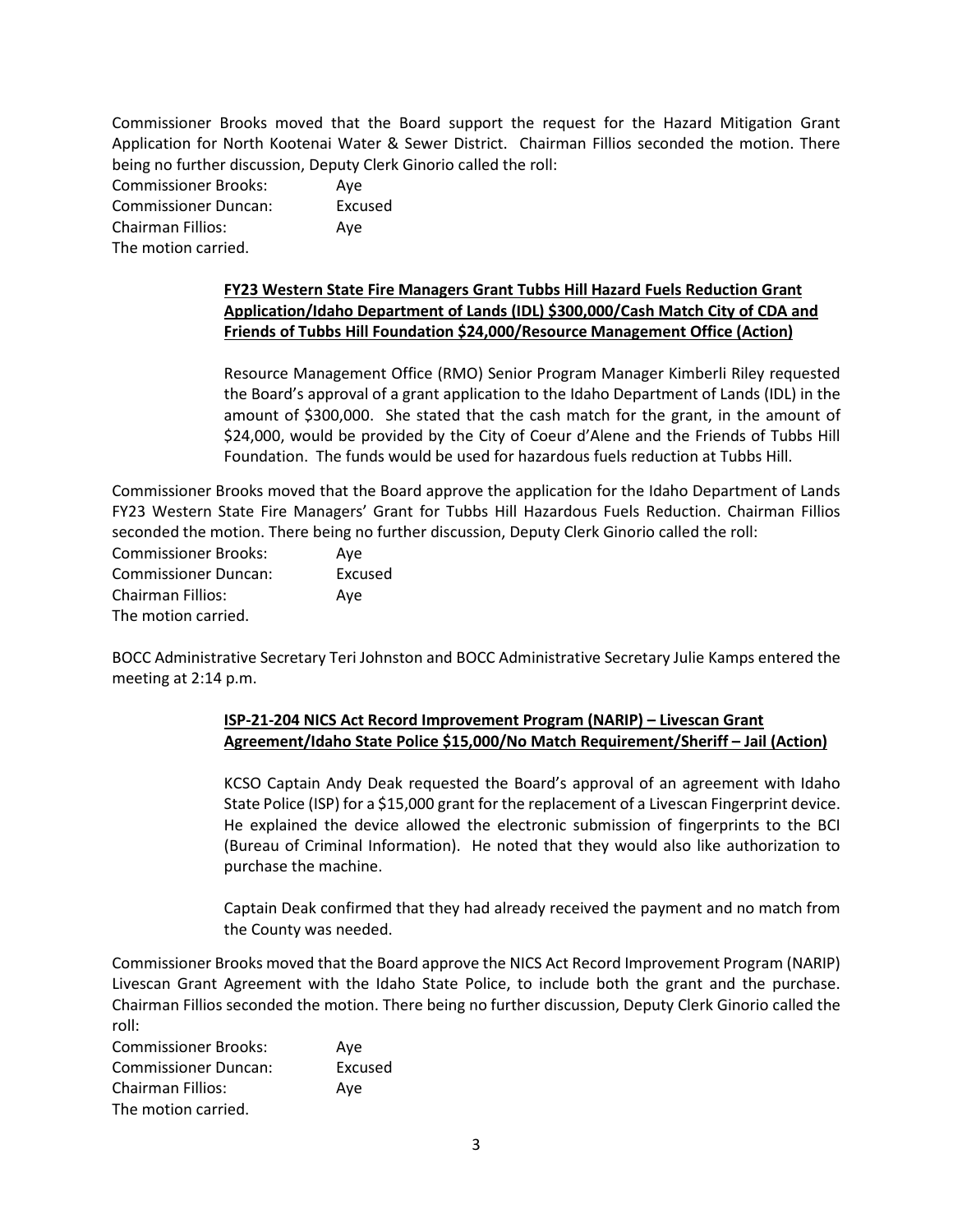### **Advisory Board: Appoint Astra Underdown to Fleet Management/BOCC (Action)**

Commissioner Brooks moved that the Board appoint Auditor's Office Staff Accountant – Fixed Assets Astra Underdown to Fleet Management Advisory Board. Chairman Fillios seconded the motion. There being no further discussion, Deputy Clerk Ginorio called the roll:

Commissioner Brooks: Aye Commissioner Duncan: Excused Chairman Fillios: Aye The motion carried.

> **Grant Use Agreement 2021 State Homeland Security Grant/Coeur d'Alene Tribe/Office of Emergency Management (Action)**

> Ms. Irish requested the Board's approval of the Grant Use Agreement for the 2021 State Homeland Security Grant with the Coeur d'Alene Tribe. She explained that some of the funds would be used to buy mobile computers for the Coeur d'Alene Tribal Police.

Commissioner Brooks moved that the Board approve the Grant Use Agreement for 2021 State Homeland Security Grant between the Coeur d'Alene Tribe and OEM. Chairman Fillios seconded the motion. There being no further discussion, Deputy Clerk Ginorio called the roll:

| <b>Commissioner Brooks:</b> | Ave     |
|-----------------------------|---------|
| <b>Commissioner Duncan:</b> | Excused |
| <b>Chairman Fillios:</b>    | Ave     |
| The motion carried.         |         |

# **Resolution 2022-11/Deletion of Assets from Inventory/Office of Emergency Management (Action)**

Ms. Irish requested the Board's approval of Resolution 2022-11, for the deletion of various assets from OEM inventory.

Commissioner Brooks moved that the Board approve Resolution 2022-11 for the deletion of assets from the OEM inventory. Chairman Fillios seconded the motion. There being no further discussion, Deputy Clerk Ginorio called the roll:

| <b>Commissioner Brooks:</b> | Ave     |
|-----------------------------|---------|
| <b>Commissioner Duncan:</b> | Excused |
| Chairman Fillios:           | Ave     |
| The motion carried.         |         |

Ms. Johnston and Ms. Kamps exited the meeting at 2:21 p.m.

### **Status Update Pending Items/Board of Commissioners (Discussion)**

### Facilities Expansion

Chairman Fillios confirmed that the BOCC would be meeting with LCA (Lombard Conrad Architects) February 18, 2022 to discuss the expansion.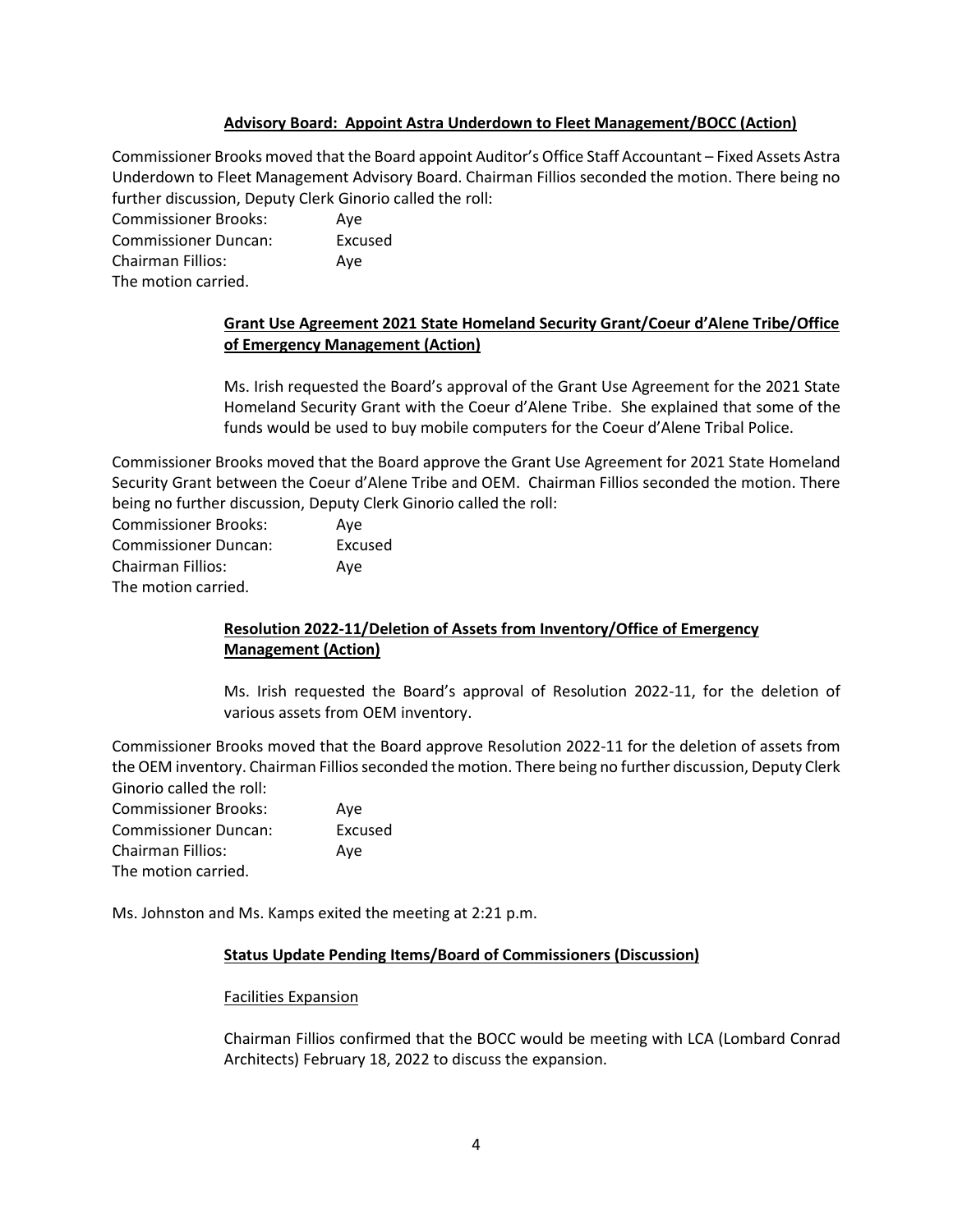#### PAC Airport Lease

Commissioner Brooks confirmed that the Board was still waiting to hear a response from PAC (Panhandle Area Council). He remarked that the FAA (Federal Aviation Administration) had representatives at the Airport this week to conduct inspections.

#### Financial Snapshot

Finance Director Dena Darrow noted that it was the end of the first quarter of the fiscal year. She stated that Health Insurance claims were at a normal level for this time of year. She provided an estimate of the total loaded amount for vacant positions at the moment and confirmed that the County had 76.6 positions open. She remarked that the Personnel Budget, as a result, was about 4.8 million underspent at this time.

Ms. Darrow gave an update on intergovernmental revenues that the County received from the State. She said that the projected liquor apportionment for the General Fund and District Court may exceed expectations and that the Justice Fund revenue sharing was also growing fairly rapidly.

Chairman Fillios remarked that the amended Budget now stood at about \$132 million.

Ms. Darrow confirmed this and said it was mainly driven by grants, especially ARPA (American Rescue Plan Act). She said that the first half of those funds had been received and the second would be received in the spring.

#### Impact Fee Analysis

Commissioner Brooks reported that he had spoken with Anne Wescott, from Galena Consulting, today. He said that the contracts should be on next week's Business Meeting agenda.

#### North Lot Land Sale

Chairman Fillios stated that the Board had received a response from the property owners. He said they had offered \$1,000 for the section of land in questions.

#### Skeet & Gun Club

Commissioner Brooks said that the Club had been provided with copies of the three appraisals and a proposal from Airport Director Steven Kjergaard. He stated that no response has yet been received from the Club.

#### ARPA Statement

Chairman Fillios read the prepared ARPA statement into the record.